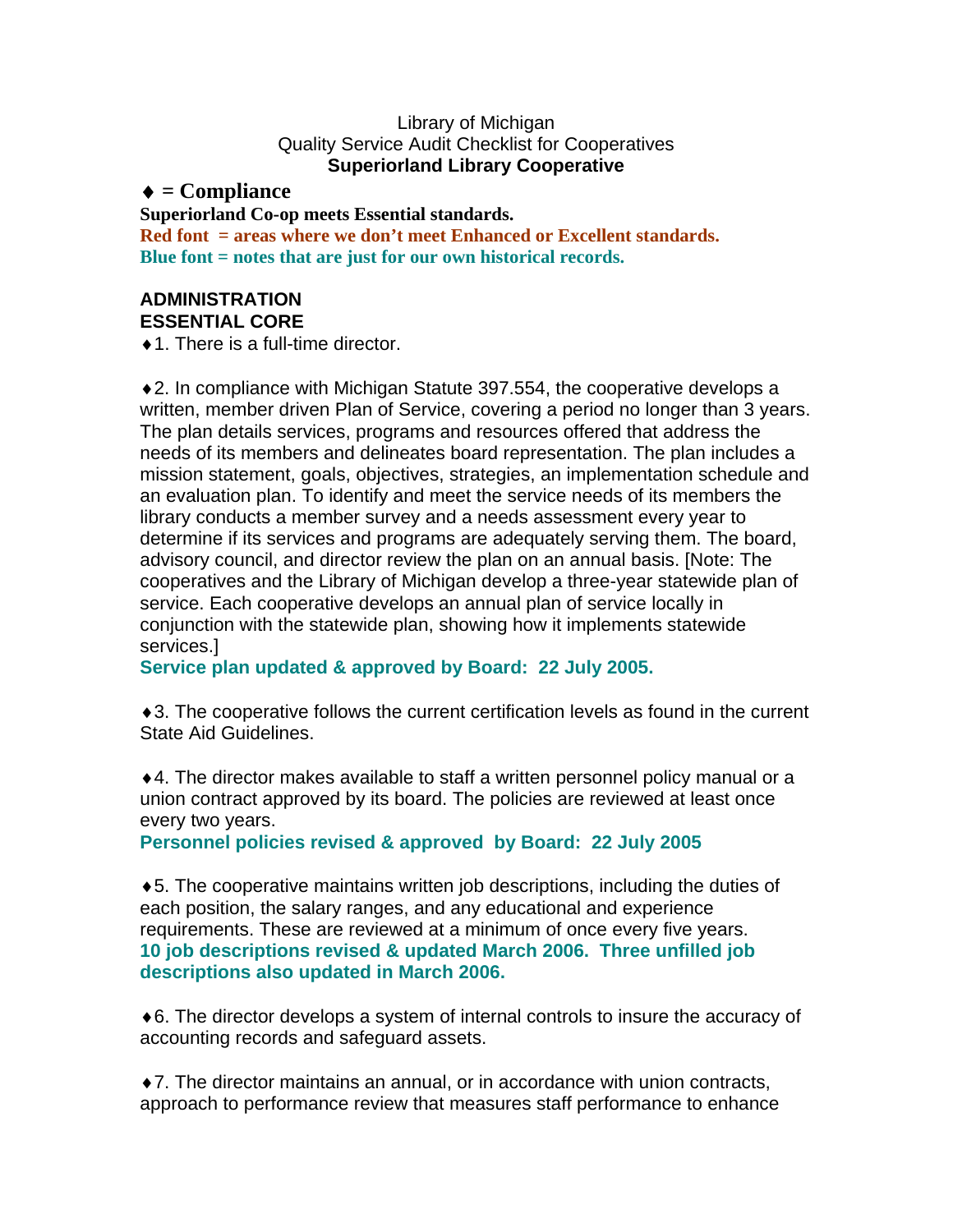skills and encourage development of productivity. **Performance reviews are annual. Last review: Sept/Oct 2005** 

♦8. The director establishes an orientation process for new employees.

♦9. The cooperative pays for an organizational membership in the Michigan Library Association.

♦10. The cooperative's individual certified staff earns 32 contact hours of continuing education/professional development every three years. **We have not tracked CEUs in the past, but we will begin to do so now. Staff professional development is encouraged. Professional staff easily earn 32 contact hours / 3 years.** 

♦11. The cooperative has the capability to conduct classes and training sessions for members with audio-conferencing within 100 miles of each member library.

### **ADMINISTRATION ENHANCED - CORE**

♦1. The cooperative pays for the director's membership in the Michigan Library Association.

♦2. The director schedules staff meetings on a regular basis with agendas and staff involvement.

♦3. The cooperative provides an annual staff in-service opportunity. **We have met this requirement in the past by staff attendance at annual meetings of our Advisory Board of Librarians or UPRLC. Beginning in 2006, we will provide a more formal in-service opportunity for staff.** 

♦4. The cooperative's professional staff is certified according to the Michigan Public Library Certification Guidelines.

**In February 2006, all staff above Level VII started the certification process. This process will be complete in a couple of months.** 

♦5. The cooperative maintains a facility separate from its member libraries.

♦6. The cooperative has the capability to conduct classes and training sessions for members with video projection within 100 miles of each member library. **We have three small video cameras that can connect Marquette, Iron Mountain, Calumet; however, this technology has not worked very well. We can do one-to-one remote training using Net Meeting and we use this technology frequently for trouble-shooting computers. Video conferencing is available throughout our Cooperative through the hospital IP network. We have an agreement to connect 5-6 sites through this network @ \$250/session, and we use this network all the time for meetings. It is**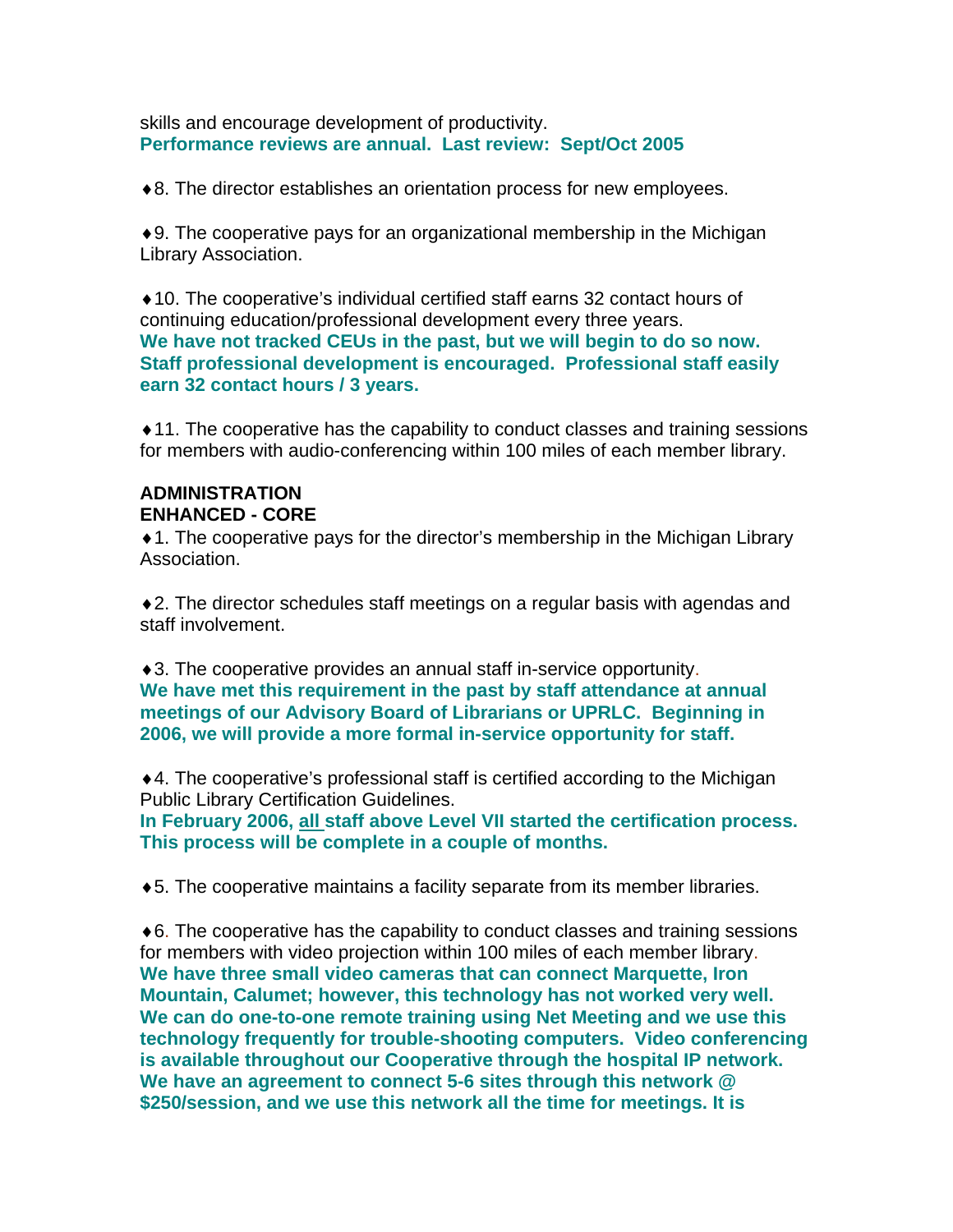#### **available for training, too.**

### **ADMINISTRATION EXCELLENT CORE**

♦1. The cooperative devotes a portion of its general fund-operating budget to continuing education and/or professional development for staff.

2. The cooperative has the capability to conduct classes and training sessions for members with computer stations, interactive white board with copy capability, and video-conferencing within 100 miles of each member library.

### **GOVERNANCE ESSENTIAL – CORE**

♦1. The board meets at least quarterly and complies with the Michigan Open Meetings Act. The board maintains minutes of their meetings in accordance with state law. The board articulates the mission, values and strategic direction of the Cooperative with recommendations from the Advisory Council. [Note: The board assures public access to minutes, policies, financial records, and other public documents pursuant to Section 9 of the Open Meetings Act, Public Act 267 of 1976, Michigan Compiled Law 15.269, and to the Freedom of Information Act, Public Act 442 of 1976, Michigan Compiled Law 15.231 et seq.] **All these Cooperative policies & records are online at our web sites: <http://www.uproc.lib.mi.us/slc/minutes.html>**

**<http://www.uproc.lib.mi.us/slc/finance/serviceplan.html>**

♦2. The cooperative has an Advisory Council, made up of the member's directors, which makes recommendations to the board. A member in good standing is defined by the Plan of Service, which delineates multi-type memberships, fees, and conduct.

**Ad Board meets at least once a year to draft a service plan. We held two meetings in 2005 & one is scheduled June 30, 2006. Advisory Board participated in our Dec 2005 strategic planning session.** 

♦3. The board adopts formal written bylaws, including, but not limited to, provisions for selection of board members as detailed in the Plan of Service, description and selection of board officers, description of standing committees and procedures to establish additional committees, notice of board meetings, board meeting frequency, required majority quorum to conduct business, procedure for bylaws revision, procedure for addressing board conflict of interest issues, procedure for resignation due to non-attendance, and procedure for dissolving the Cooperative and disbursement of funds upon dissolution. The board has an attendance policy for Board members. [Note: The board's bylaws are in compliance with the requirements of the State Aid to Public Libraries Act, Public Act 89 of 1977, Michigan Compiled Law 397.551 et seq., and of the Open Meetings Act, Public Act 267 of 1976, Michigan Compiled Law 15.261 et seq.] [Note: The board's bylaws provisions cannot conflict with any part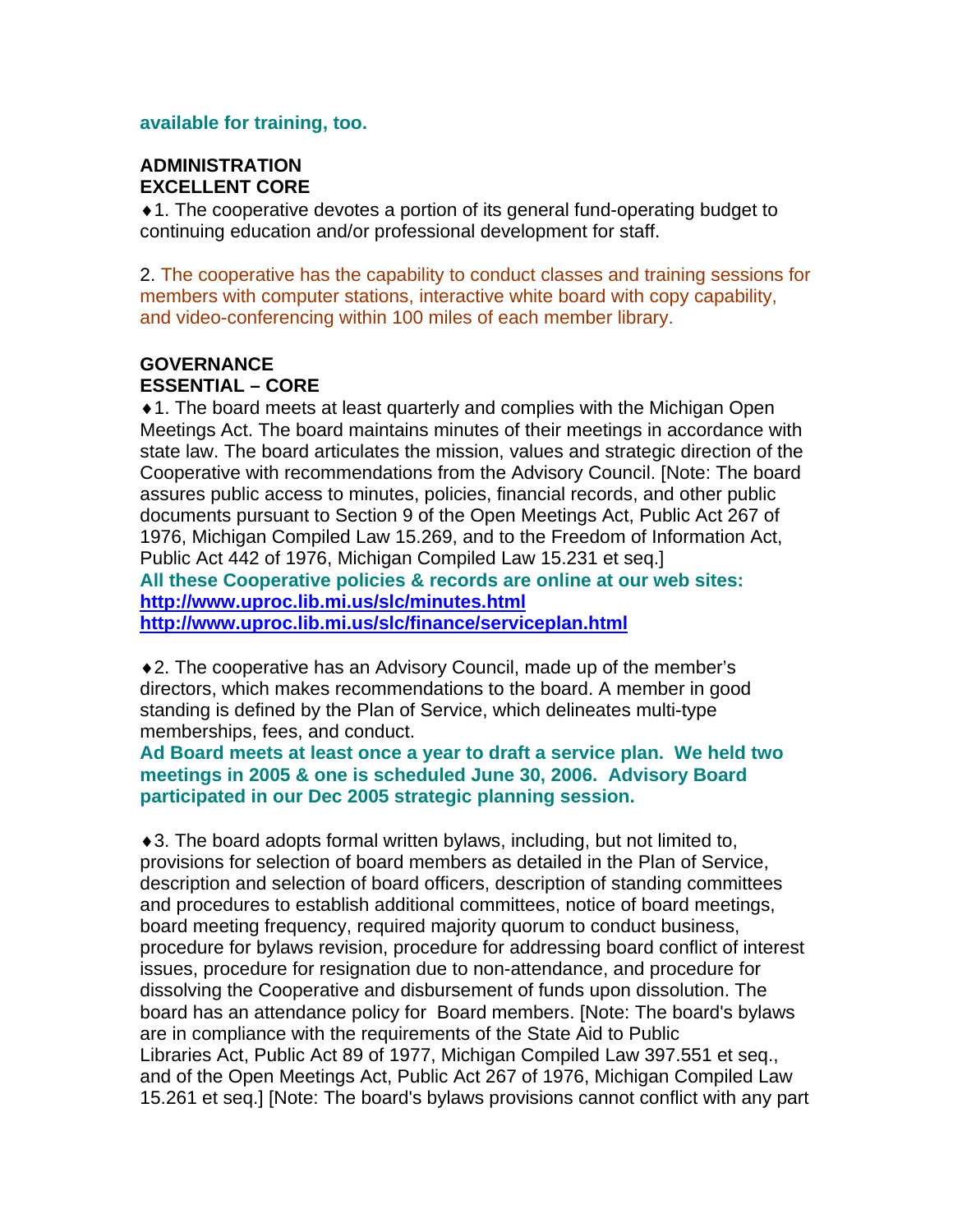of the Cooperative's Plan of Service, as defined in Sections 4 and 9 of the State Aid to Public Libraries Act, Public Act 89 of 1977, Michigan Compiled Law 397.554 and 397.559. Conflicts between the Plan of Service and the bylaws must be resolved by following the required procedures to amend one or both documents.]

♦4. The board is responsible for approving written policies for all aspects of cooperative services such as services offered, personnel, technology, finance, and public relations. The director or Advisory Council may recommend new written policies to the board, as appropriate. The director is responsible for developing procedures and ensuring the policies are carried out correctly. **Administrative Policy manual revised and approved 22 July 05.** 

♦5. The board adopts an annual budget. Actual performance is regularly compared to the budget throughout the year, via revenue and expenses comparison and a balance sheet. Variances are resolved in a timely manner. Members have access to financial records and other public documents. Annual financial statements are prepared in accordance with the directives of the Michigan Committee on Government Accounting and Auditing, and the financial statements are audited by an independent certified public accountant. **Financial reports are published monthly on our web site.** 

- ♦6. The board conducts an annual orientation for new board members. Examples of information given include:
- $\Box$  List of board meeting dates, including the annual meeting
- □ Board member list (name, address, phone, and county)
- □ Director's name and cooperative numbers
- $\Box$  Staff roster and job descriptions
- $\Box$  Directory of cooperative libraries
- □ Basic Plan of Service and by-laws
- □ Map showing cooperative members' locations

□ Receipt of a copy of the Michigan Public Library Trustee Manual

**In 2004/2005, when several new board members joined after Mid-Pen Co-op dissolved, our first board meeting was an orientation session. Orientation information is given to board members in a notebook, along with the Trustee Manual. Board members are urged to visit the cooperative headquarters for further orientation** 

♦7. Board membership is determined by the Plan of Service, with a selection process that ensures representation of all participating libraries. The board may include a mix of member trustees, directors, and/or lay people.

**Our Board decided to remain a lay board. Our rotation schedule is online at<http://www.uproc.lib.mi.us/slc/finance/BoardB.pdf>** 

♦8. The board adopts a written plan describing how it will communicate its plans and actions with its members.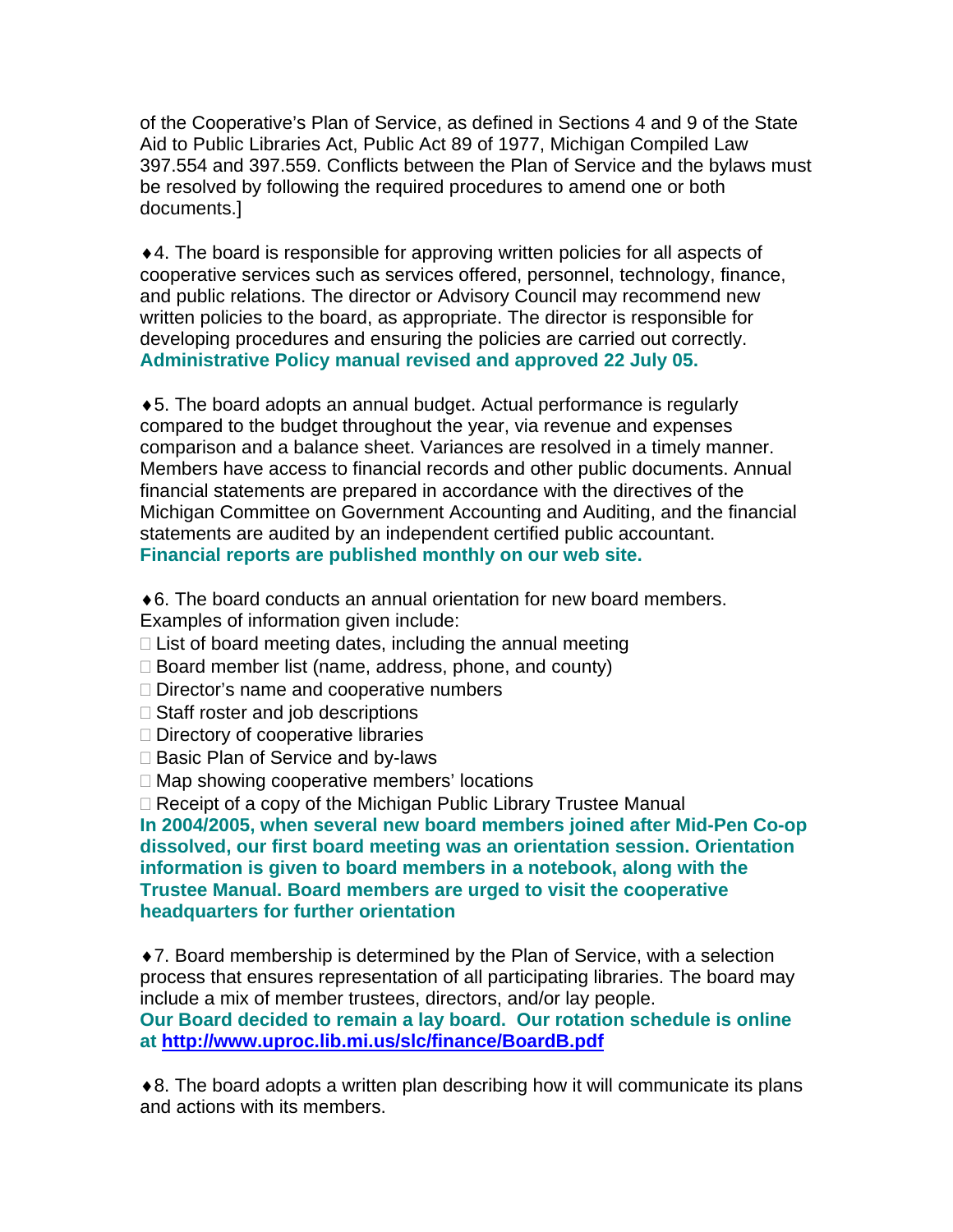**The board uses our web site to communicate minutes, financials, policies, service plan, strategic plan, annual goals & objectives, directories, etc. We are proud of the detail provided in our minutes, which allows anyone who could not attend a meeting to follow discussions and understand board actions.** 

## **GOVERNANCE ENHANCED – CORE**

1. The board meets at least bi-monthly and complies with the Michigan Open Meetings Act.

**Our board certainly complies with the Open Meetings Act! However, we have met four times a year since our geographic area grew so large that we had to start video conferencing our meetings @ \$250/meeting.** 

♦2. The board reviews all of its service contracts at least once every five years. **The only contract we have had longer than 5 years is the contract with UPRLC to manage the automated system. It has an automatic renewal clause, but the contract has been reviewed and revised within the past 5 years and it will continue to be reviewed regularly.** 

♦3. Board members participate in at least one continuing education opportunity every year.

**Our board members regularly attend continuing education workshops, even those that are designed for library staff. In 2006, we will have a presentation about GASB accounting standards at a board meeting. We will begin offering trustee training for the cooperative board on a more formal basis. We do offer each member library an annual scholarship for library staff and trustee continuing education. This scholarship can offset travel or registration at regional or statewide workshops / conferences.** 

# **GOVERNANCE EXCELLENT – CORE**

♦1. The board adopts a governance model that emphasizes accountability of the Cooperative board in policymaking and advocacy, and delegates the responsibilities of running the cooperative, including personnel policies, to the director.

2. The board sets annual goals for itself.

♦3. The Cooperative board adopts formal written job descriptions for board members.

**The Board will adopt board & officer job descriptions at its May 2006 meeting.** 

**The following are quality measures for relations between the board and its director. The cooperative board hires, monitors (supervises) and evaluates the director. [Note: There are only essential and enhanced measures for**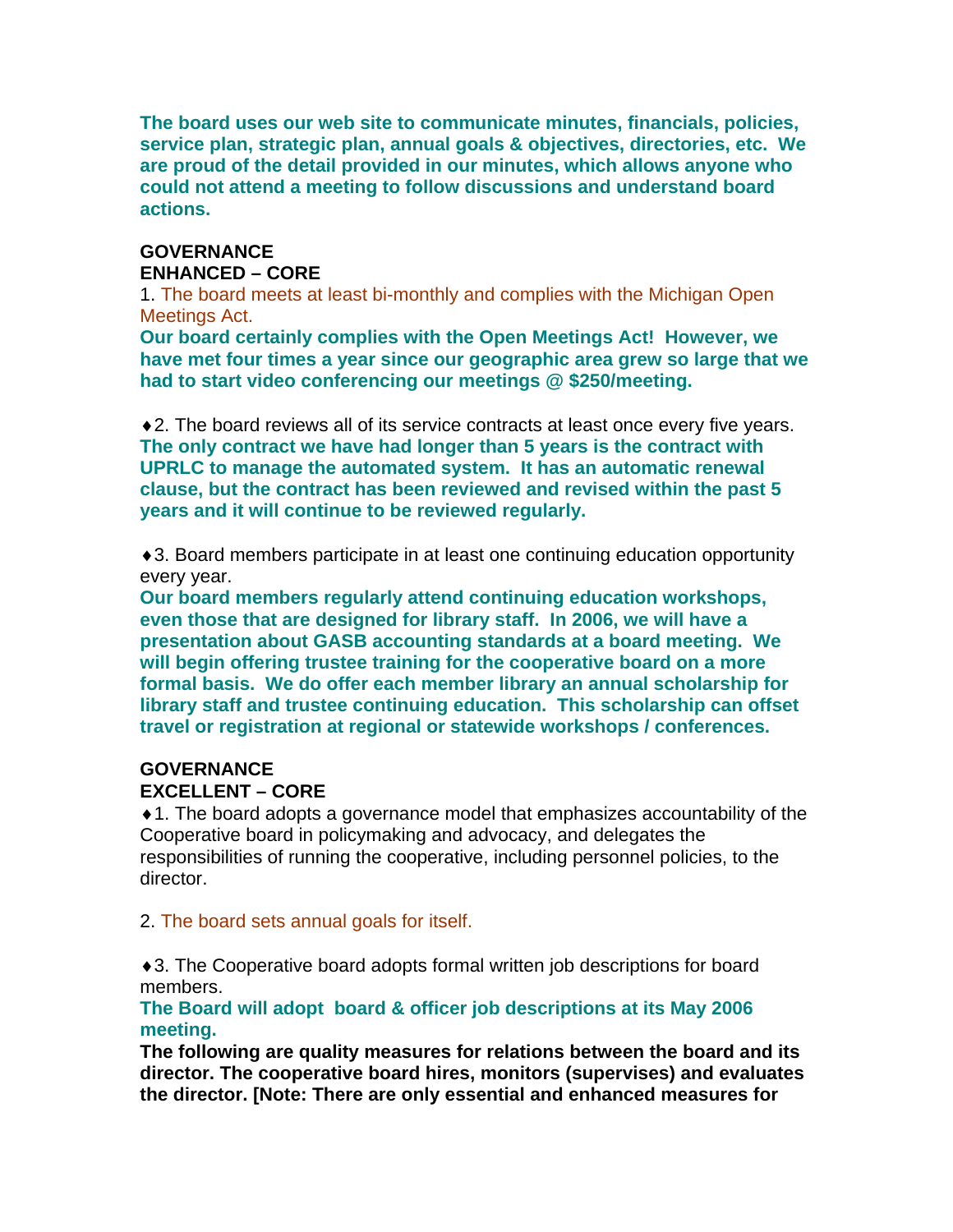#### **these sections.**

# **HIRES ESSENTIAL – CORE**

♦1. The board hires a director who has the minimum certification qualifications required by the Library of Michigan, Department of History, Arts and Libraries, pursuant to section 17 of the State Aid to Public Libraries Act, Public Act 89 of 1977, Michigan Compiled Law 397.567. Below are hiring guidelines:

 $\Box$  The board conducts an open search for a director.

 $\Box$  The board conducts open interviews for the director, in compliance with the requirements of the Open Meetings Act, Public Act 267 of 1976, section 8 (f), Michigan Compiled Law 15.268 (f).

 $\Box$  The board prepares an up-to-date written job description that states minimum qualifications for the director position prior to the search.

 $\Box$  The board provides candidates with a written description of the director's formal evaluation process and established evaluation procedure.

 $\Box$  The board specifies the conditions of employment prior to hiring the director.

 $\Box$  The board adheres to a plan for maximizing the diversity of the applicant pool in the hiring process.

**Administrative policies revised in July 2005 include procedures for a new director search. Our policies meet the guidelines above.** 

# **HIRES**

## **ENHANCED – CORE**

♦1. The board provides a written statement of initial expectations and limitations to the director at the time of hire. This includes a written statement of initial expectations, and limitations on the means to achieve those expectations **The Director's job description, revised in March 2006, provides for this written statement by the Board .** 

### **MONITORS/SUPERVISES ESSENTIAL – CORE**

♦1. The board establishes a regular monitoring schedule and defines what information it needs to receive from the director. Examples include the director's compliance with cooperative's personnel and financial policies.

♦2. The board requires the director to provide scheduled and regular reports that enable the board to determine whether revenue is managed properly, assets are protected, and financial resources are secured.

#### **MONITORS/SUPERVISES ENHANCED – CORE**

♦1. The board requires the director to provide scheduled and regular reports that monitor the accomplishment of organizational goals (Plan of Service) established by the board.

**Scheduled quarterly and published on the web in the Director's report for**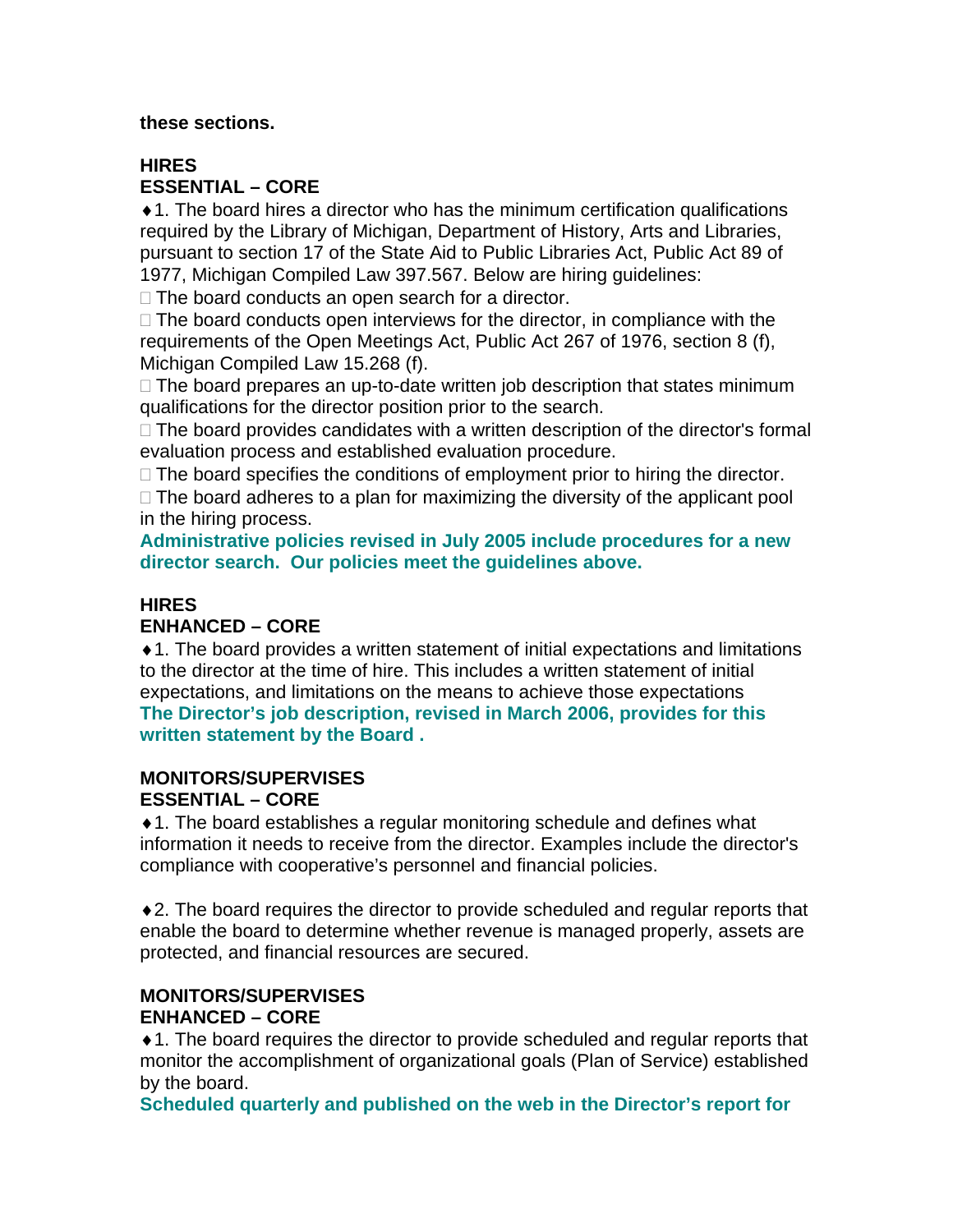#### **each board meeting.**

### **EVALUATES ESSENTIAL – CORE**

♦1. The board holds the director accountable for the quality of his or her leadership by evaluating the director at least once a year. The board's evaluation of the director is a formal, open process.

**An annual evaluation process is provided for in the Cooperative's Personnel Policy manual. The process is formal and open.** 

♦2. The entire board has the opportunity to participate in the director's evaluation.

#### **EVALUATES ENHANCED – CORE**

♦1. Cooperative members participate in the evaluation of the director. **The Board will make a provision for this at its May 2006 meeting. Personnel Manual revision: "The Advisory Board of Librarians will be invited to name one or more library directors to participate in the evaluation process."** 

♦2. The board provides constructive feedback on the director's performance throughout the year.

# **SERVICES ESSENTIAL – CORE**

♦1. The cooperative director or designee serves as a telephone consultant to member libraries, offering advice on issues such as personnel, library administration, public relations, technology, strategic planning, collection development, facilities (building and space planning guidance), elections, finance, and library law. The cooperative director serves as a sounding board for library directors and their trustees.

♦2. The director or designee visits every public member's main library within a three-year period to talk with the library director and tour the library. **The timeline for a visit every three years began in 2004/2005. Our administrative policy manual requires compliance with this standard.** 

♦3. The director or designee participates in and/or is knowledgeable concerning all Library of Michigan statewide services, and transmits this information to members via online newsletters and/or at advisory council meetings. If the cooperative director is out of the office, there is a mechanism in place to communicate to cooperative members.

**The director can be reached by cell phone.** 

♦4. The director has a clear understanding of state aid, library staff certification,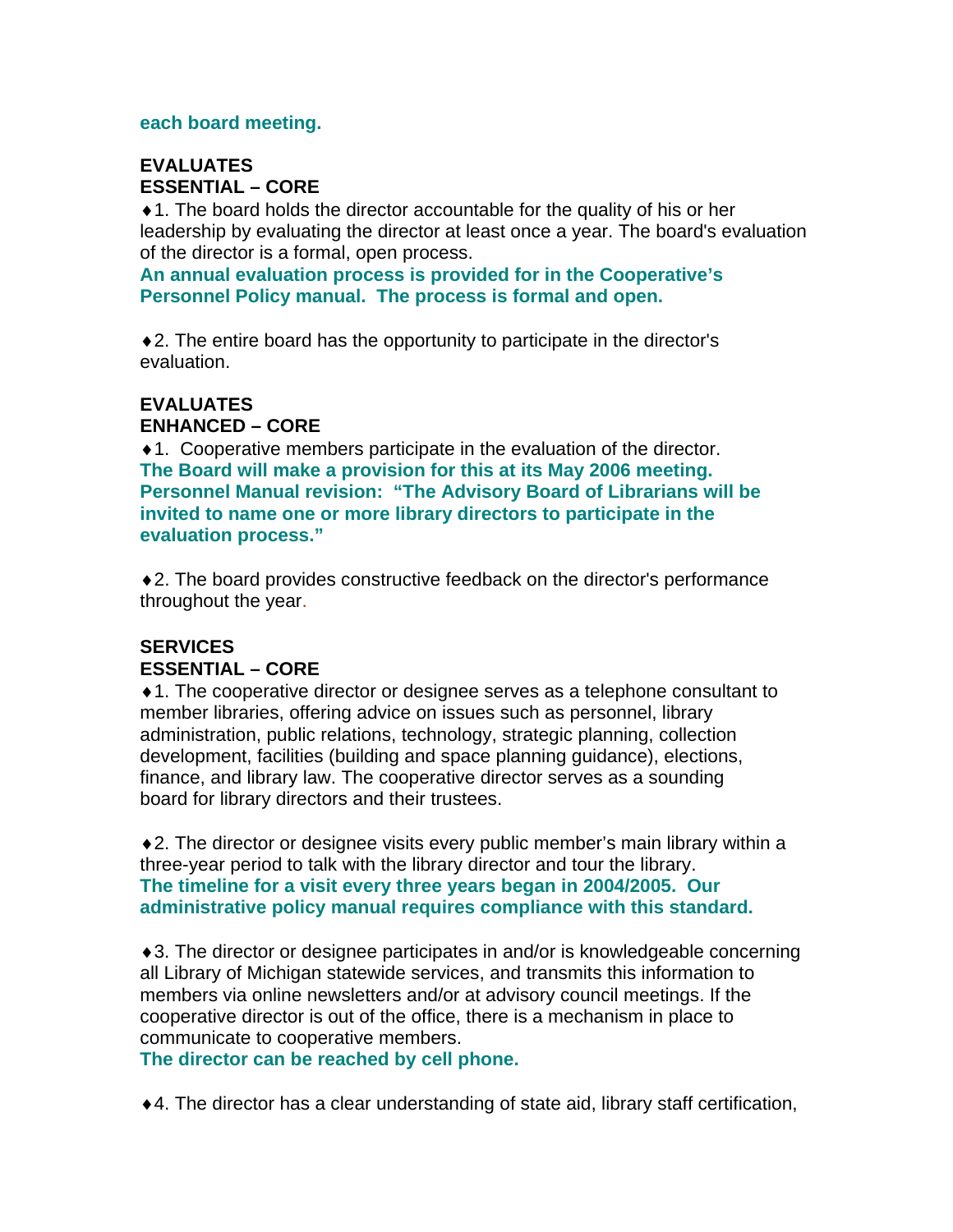penal fines, QSAC, and how Michigan libraries are funded. Any questions he or she cannot answer on a timely basis are explored with the Library of Michigan's Library Development personnel until the member library has the correct answer.

♦5. The cooperative provides at least 3.2 continuing education opportunities every three years (the minimum to renew a Level 7 Certification). The continuing education evaluation form will include space for input on future speakers and topics.

♦6. Cooperative staff researches, develops and writes grants for the cooperative.

♦7. The cooperative facilitates members' participation in statewide catalog and interlibrary loan systems.

♦8. The cooperative develops and maintains a system for interlibrary loan requests outside statewide interlibrary loan systems (MeLCAT). **The Co-op has 1 FTE Library Technician for central interlibrary loan and a flat-rate subscription to the OCLC interlibrary loan system.** 

#### **SERVICES ENHANCED – CORE**

♦1. The director or designee provides in-person consultant services with library directors and boards. For example, he or she may visit a library board meeting to explain and promote QSAC, or work with a library board to hire a new director, giving them places to advertise, lists of questions to ask, lists of questions not to ask, and so forth.

**2005: Ishpeming, Carp Lake, Ontonagon, Forsyth Twp., 2006 1st quarter: Adams Twp. District Library, Ishpeming / Negaunee** 

♦2. In a consultant capacity, and to show support, when asked, the director or designee attends township, county, or city meetings with the library director and board.

**2005 – 2006: Ishpeming, Carp Lake, Adams Twp.** 

♦3. The cooperative provides at least 6 (six) continuing education opportunities per year.

**10 workshops planned in 2006 through Sept. 30th, plus all the cataloging and other Sirsi training.** 

♦4. The cooperative provides continuing education opportunities for the various staff levels, positions, and types of libraries in the cooperative. <http://www.uproc.lib.mi.us/slc/workshops.html>

♦5. The cooperative provides continuing education in cooperation with neighboring library cooperatives and other associations, such as the Library of Michigan, Michigan Library Consortium, Michigan Library Association, Special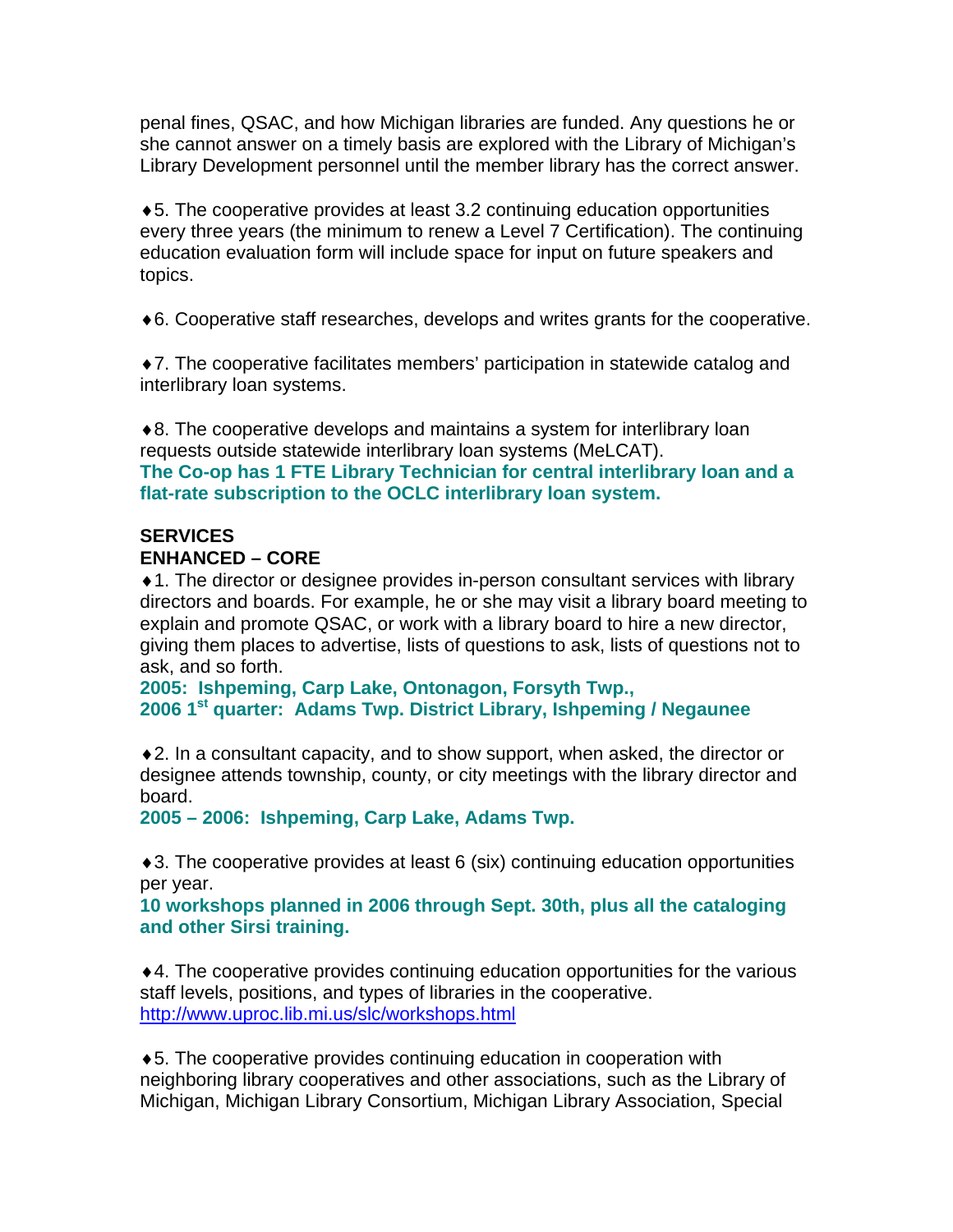Library Association, Michigan Health Sciences Library Association, the library schools at the University of Michigan and Wayne State University, local colleges and universities, and local school systems.

 $\triangle$ 6. The cooperative assists member libraries in writing grants for their institutions by acting in a consultant capacity.

# **SERVICES EXCELLENT – CORE**

♦1. The cooperative contracts, on a cost recovery basis, with various professionals to provide expert information and advice to member libraries. For example, the cooperative could hire a professional strategic planner for a group of libraries.

♦2. The cooperative provides at least 8 (eight) continuing education opportunities.

♦3. The cooperative proposes grants for collaborative groups of member libraries, such as E-rate or online systems. These collaborative groups may include other non-profit organizations.

# **TECHNOLOGY ESSENTIAL - CORE**

♦1. The cooperative provides regional coordination for union catalogs and interlibrary loan.

♦2. The cooperative provides an email discussion list open to all member libraries. For example, this list can be used by:

 $\Box$  cooperative staff to email agendas, minutes, plan of service, draft policies, and adopted policies as soon as the documents become available

 $\Box$  member libraries to disseminate local information, ask questions, and query one another.

♦3. The cooperative provides sources of hardware and software options for member libraries and creates group-purchasing opportunities for commonly used packages. Currently this could include filtering or anti-virus software and hardware purchases.

**The Cooperative negotiates group purchases & volume discounts for a variety of hardware and software options, including anti-virus, PC time management & Internet access (CybraryN), and a debt collect service. We offer filtering software both through a proxy server and group discounts for individual workstation filters.** 

♦4. Member libraries can receive technology expertise through cooperative resources. Expertise can range from the director supplying members with pertinent names and Web sites all the way to providing technology staff on-site.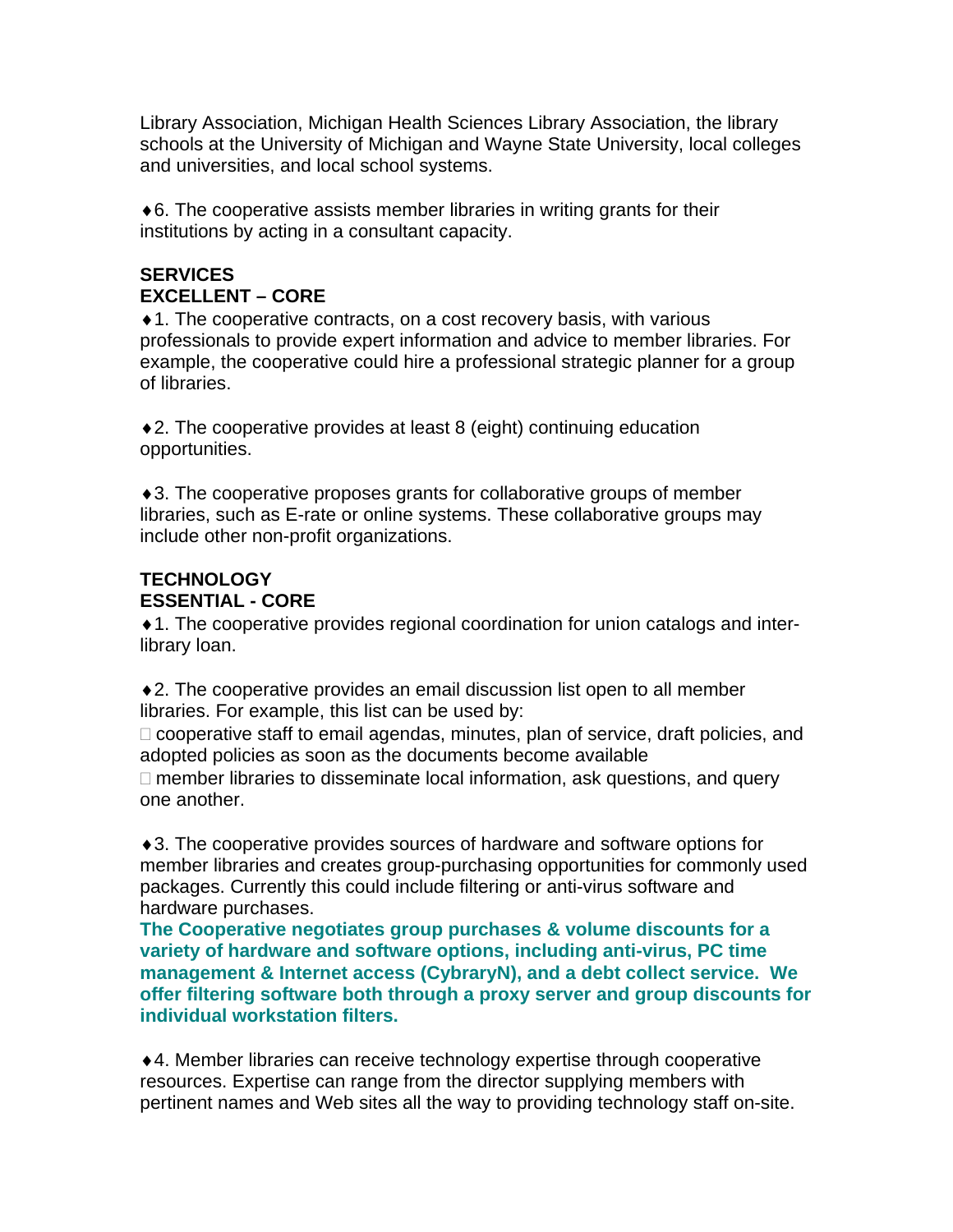**We have professionally trained tech support staff and each member gets a minimum of 2-days on-site support, as well as remote trouble-shooting using Net Meeting. Our tech support staff also manages Checkpoint firewalls for 4 members, as well as the central site. Our tech staff supports Sirsi and, to a limited extent, Spectrum automated library systems.** 

♦5. The cooperative engages in planning**,** and development of services with other cooperatives and with the State Library to coordinate and integrate technology services across the state whenever possible. Examples include technology integration: broadband, MeLCAT, ILL, security, and digitization.

♦6. The cooperative Web site includes an area for continuing education opportunities with schedule, location, CEU eligibility, class information, cost, registration instructions, and links to surrounding cooperatives' websites. **[www.uproc.lib.mi.us/slc/workshops.html](http://www.uproc.lib.mi.us/slc/workshops.html) Our web site links to the state calendar of workshops.** 

♦7. The cooperative Web site provides links to the Library of Michigan, MeL, and the Library for the Blind and People with Disabilities.

# **TECHNOLOGY ENHANCED - CORE**

♦1. The cooperative facilitates the sharing of resources electronically among members.

♦2. The cooperative develops a dynamic Web site, which includes:

□ contact information, including phone numbers, addresses, e-mail addresses, and fax numbers;

 $\Box$  maps and directions with parking instructions to cooperative offices;

We have our own parking lot, so it's pretty obvious.

 $\Box$  cooperative personnel with phone numbers and their areas of responsibility and specialty; <http://www.uproc.lib.mi.us/slc/slcstaff.html>

 $\Box$  member libraries with links to their websites;<http://www.uplibraries.org/>

 $\Box$  brief history, policies, bylaws, plan of service and member services;

 $\Box$  board members, board meeting and advisory meeting schedule, and the minutes from both groups.

# **TECHNOLOGY EXCELLENT – CORE**

1. The cooperative Web site provides a site map for its Web content. 2. The cooperative Web site provides links to member libraries' requests for proposals (RFPs) as examples for use by other members. 3. The cooperative Web site is searchable.

**ADVOCACY ESSENTIAL – CORE**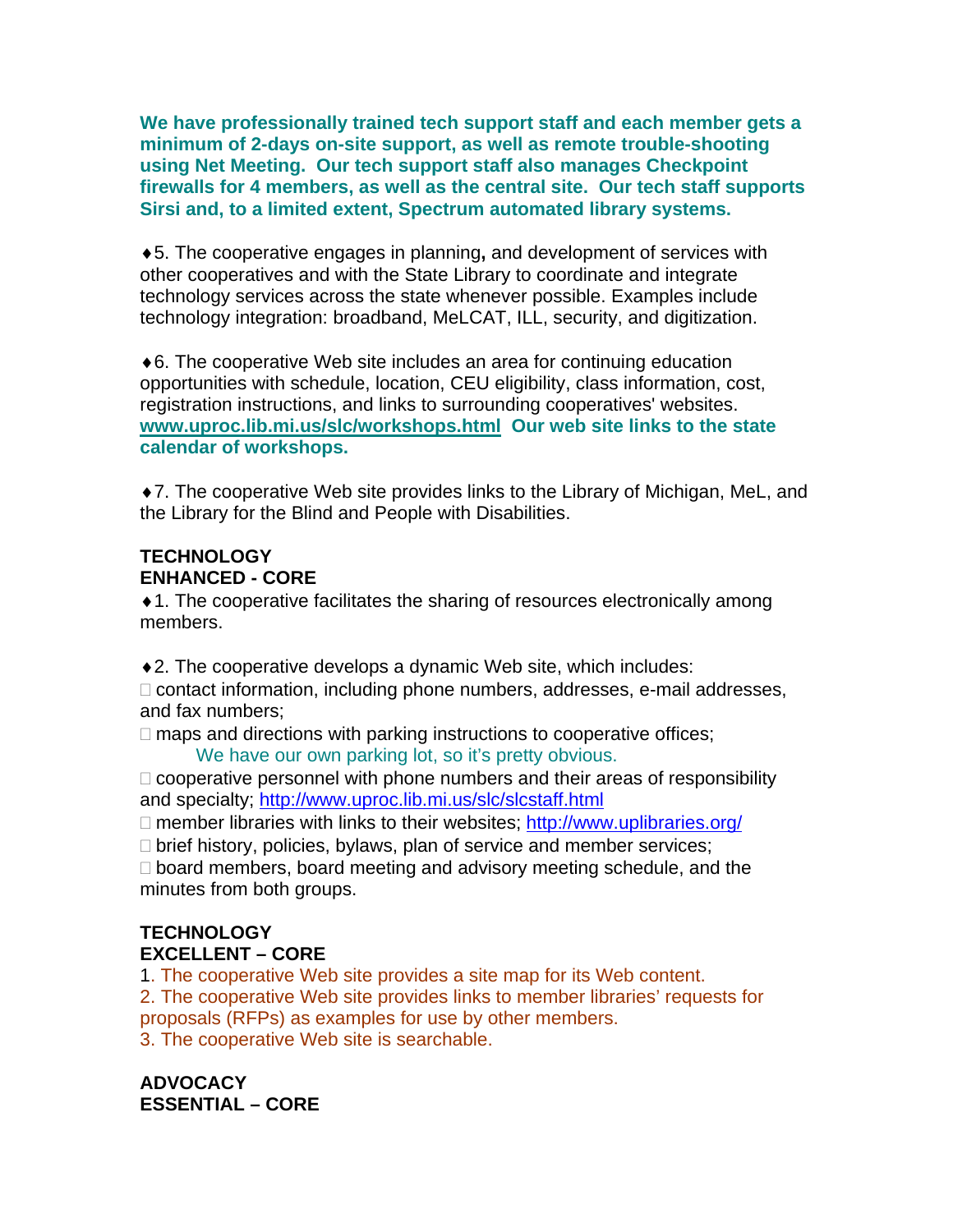♦1. The cooperative facilitates advocacy training for librarians, Friends, and trustees at least once every three years.

**The Cooperative will pay partial travel costs for directors & trustees who participate in advocacy activities, such as the MLA Legislative Day. Advocacy has been included in trustee training and will continue to be a topic of our workshops.** 

♦2. The cooperative provides timely updates on regional, statewide, and national issues important to its members.

♦4. The cooperative director or designee communicates regularly with state and federal legislators and governmental officials to advocate for the interests of the membership. [Note: The cooperative board determines a cooperative's stance on a particular issue. Individual libraries, if in disagreement, state their own positions separately from the cooperative.]

♦3. The director or designee attends cooperative directors meetings to focus on the State Librarian's statewide goals, to advocate for member libraries, and to keep lines of communication open with the Library of Michigan.

♦6. The cooperative participates in statewide public relations and advocacy projects.

# **ADVOCACY ENHANCED – CORE**

1♦. The cooperative, with other statewide organizations, monitors for and communicates to its members, legislation of importance to its members. The director or designee acts as a liaison and spokesperson locally, regionally, statewide, and nationally for the promotion of libraries and their services. **E-Rate presentation in 2005 at Rural Library Caucus in Washington DC** 

2. The cooperative supports events designed to bring library staff and trustees together with state and federal legislators. [Note: Depending on the size and location of the cooperative members, such events can be divided by county or region.]

♦4. When requested, the director or designee supports member libraries working to pass millages by talking to local governments and local media. **Carp Lake in 2005**.

♦5. The Cooperative maintains on its Website a current list of all legislative contacts.

#### **ADVOCACY EXCELLENT - CORE**

1. The cooperative establishes an Advocacy Plan. The plan includes a statement